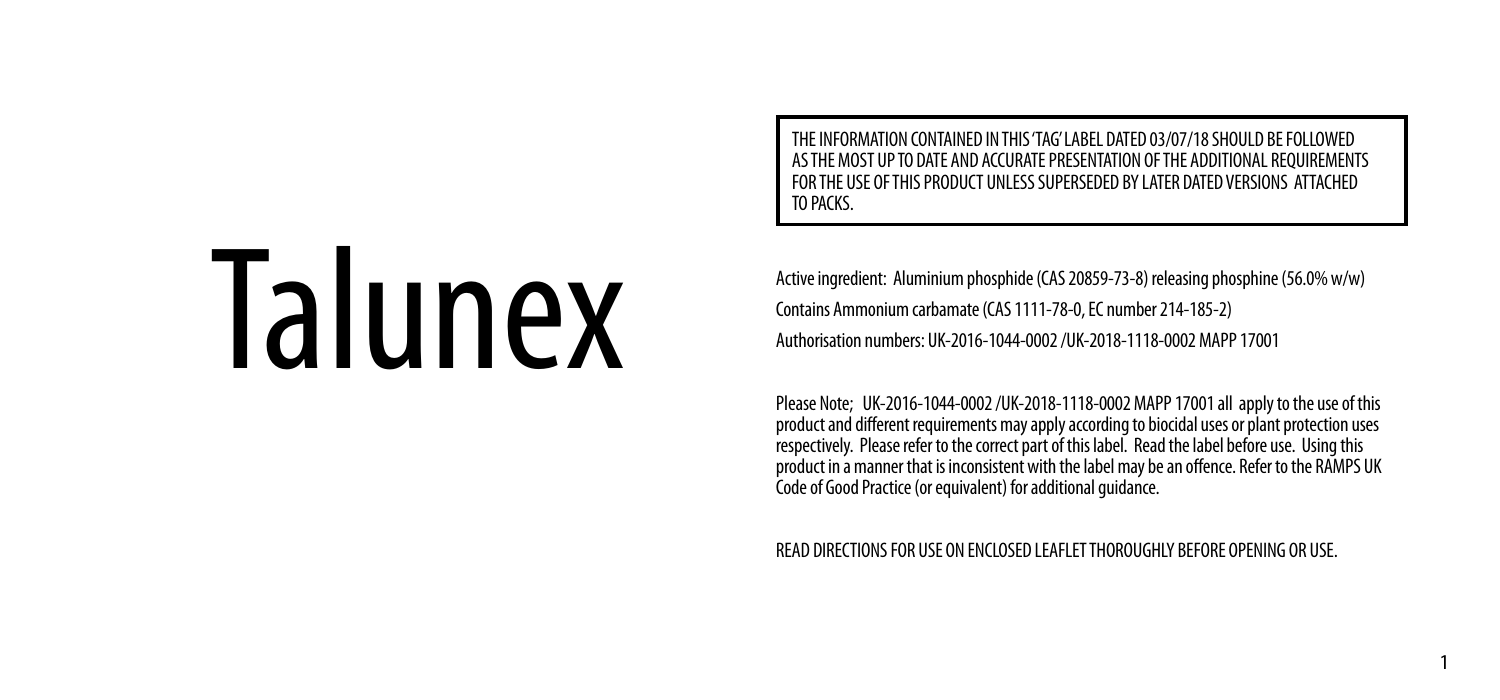



UN 1397 Aluminium Phosphide mixture

H260; In contact with water releases flammable gases which may ignite spontaneously. H300; Fatal if swallowed. H310; Fatal in contact with skin. H315; Causes skin irritation. H318; Causes serious eye damage. H330; Fatal if inhaled. H400; Very toxic to aquatic life. EUH029; Contact with water liberates toxic gas. EUH032; Contact with acids liberates very toxic gas. EUH070; Toxic by eye contact. EUH401; To avoid risks to human health and the environment comply with the instructions for use. P223; Keep away from any possible contact with water, because of violent reaction and possible flash fire. P232; Protect from moisture. P234; Keep only in original container. P260 Do not breathe gas. P273; Avoid release to the environment. P280; Wear protective gloves / protective clothing/ eye protection/face protection. P301 + P310; IF SWALLOWED: Immediately call a POISON CENTRE or doctor/physician. P304 + P340 + P310; IF INHALED Remove person to fresh air, Immediately call a POISON CENTRE or doctor / physician. P312 CALL A POISON CENTRE or doctor/physician if you feel unwell. P335; Brush off loose particles from skin. P370  $+$  P378; In case of fire: use dry sand or powder then use CO2 for extinction. P402 +P403 + P404; Store in a dry, well ventilated place. Store in a closed container. P405; Store locked up. P501. Dispose of contents / container to a licensed hazardous waste disposal contractor or collection site.

# **SPECIFIC RESTRICTIONS FOR BIOCIDAL USE APPLICATIONS;**

FOR USE AS A RODENTICIDE AND FOR THE CONTROL OF OTHER VERTEBRATES. FOR OUTDOOR USE ONLY.

A ready-to-use- gas generating product containing Aluminium Phosphide releasing phosphine (56.0 % w/w) for use as a rodenticide and for the control of other vertebrates by trained professionals with demonstrated competence holding accredited qualifications in the use of metallic phosphides in the UK and familiar with the precautionary measures to be observed.

# **For the non – agricultural control of brown rats (***Rattus*

# *norvegicus***).**

The product is for use outdoors in rodent burrows away from human habitation. For use in all types of amenity and other non-agricultural areas where rodent burrows can cause damage (e.g. railway embankments, tracks, gravel edges, border routes, dams and flood dikes, sport venues (golf courses), gardens and parks, port traffic areas, airfields and other kinds of technical areas).

**For the non – agricultural control of adult and juvenile moles (***Talpa europa )* **and rabbits**

# *(Oryctolagus cuniculus).*

The product is used for the outdoor control of rabbits and moles for all types of non –agricultural areas where burrows and mole hills may cause damage e.g. railway embankments, tracks, gravel edges, border routes) dams and flood dikes, sport venues (golf courses) gardens and parks, port traffic areas, airfields and other kinds of technical areas. Outdoor use only (application into clearly locatable burrow systems that are separated from burrow systems of other vertebrates and building structures.)

# **SPECIFIC RESTRICTIONS FOR PLANT PROTECTION USE APPLICATIONS**

### **FOR USE ONLY AS A RAT, MOLE AND RABBIT CONTROL AGENT.**

| <b>Situations</b> | Maximum individual dose        | Maximum number |
|-------------------|--------------------------------|----------------|
|                   |                                | of treatments  |
| All situations    | 5 pellets / 3-5m tunnel length | 4 per year     |
| (outdoor use      | (light soils)                  |                |
| only)             | 5 pellets / 8-10m tunnel       |                |
|                   | length (all other soils)       |                |
|                   |                                |                |

### Crops must not be planted until at least 7 days after a treatment.

**READ THE LABEL BEFORE USE. USING THIS PRODUCT IN A MANNER THAT IS INCONSISTENT WITH THE LABEL MAY BE AN OFFENCE. FOLLOW THE CODE OF PRACTICE FOR USING PLANT PROTECTION PRODUCTS AND ALSO REFER TO THE RAMPS UK CODE OF GOOD PRACTICE FOR ADDITIONAL GUIDANCE.**

# **GENERAL DIRECTIONS FOR USE: Biocidal and Plant Protection uses.**

Use only with the Topex Applicator supplied for use with the pellets of this biocidal product. Please see end of label for types and the RAMPS UK Code of Good Practice for additional information.

# **Applicator Cleaning and Waste Treatment methods.**

When an Applicator is used, it shall be cleaned after use. The cleaning shall be performed outdoors, preferably in light winds (observe the wind direction), and with careful avoidance of exposure of humans and animals to dusts and/or phosphine. The cleaning of the Applicator shall be carried out in a sufficiently large vessel with tension relieved water (with a detergent). All parts of the device must remain in the water bath for at least four hours. During this time, the area shall be left. The device is then rinsed well with fresh water until all parts are clean. Before reusing the device, it shall be technically checked and all parts shall be completely dry.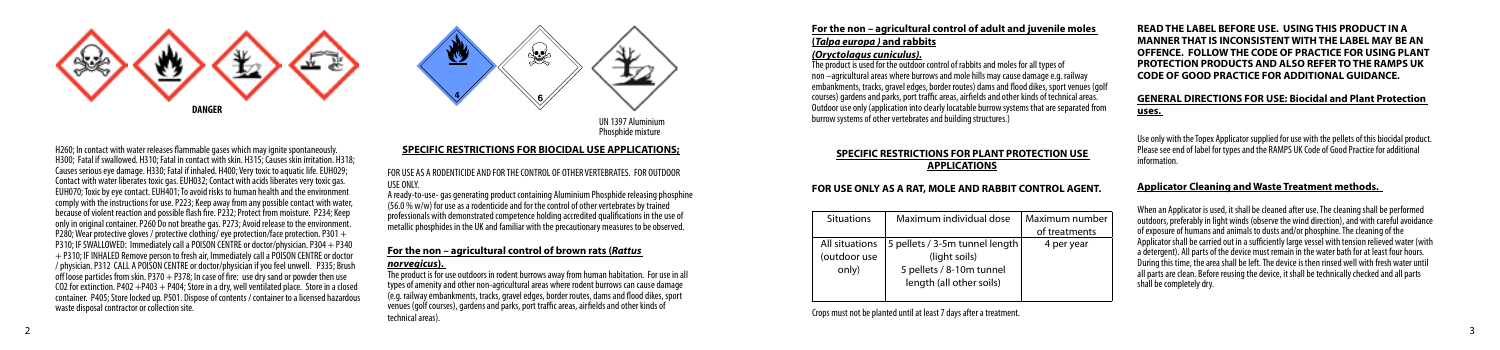The cleaning operation should be conducted at sufficient intervals in order to ensure that there is no hazardous build-up of aluminium phosphide residues within the device. However, before progressing with the cleaning procedure as outlined above, an appropriate risk assessment should be conducted to ensure there is sufficient time for all of the parts within the applicator to be safely dried before the next required use. This is necessary in order to ensure there is no possible contact between any trapped moisture inside the device and the product to be added.

The Applicator can only be carried between sites, transported on a vehicle (note not in a vehicle) or stored when it is empty and no longer contains the product or any dust that might generate phosphine. If as a result of a risk assessment immediate cleaning by washing is not possible because of possible moisture retention prior to the next required use, as an interim measure the following emptying procedure should be followed.

 The empty flasks should be removed from the Applicator and any remaining dust residue tapped from them, whilst still wearing full PPE, including full face respirator to EN136 with B2P3 filter to EN14387.

Repeat this initial cleaning process with the empty applicator by operating the trigger mechanism for a number of times to remove any dust or particles that may still be present. Ensure you then transport the emptied Applicator together with the empty flasks in a sealed container (300 gauge plastic would suffice) in an unoccupied compartment on the vehicle well away from the drivers cab, to a suitable place where all of these items can be safely vented and aired (whilst again wearing PPE/RPE) until no further phosphine is liberated. Do not allow the Applicator or flasks to become wet at any time during this venting procedure. At the first available opportunity following this emptying procedure and when a

4

risk assessment allows, the Applicator should then be washed in accordance with the specific process described above.

# **Gas monitoring; Fumigation and Risk areas**

Open areas treated with phosphine (hydrogen phosphide) are 'Fumigation areas'. As a precautionary measure, the Head of Fumigation must set up a safety distance from the boundary of the Fumigation area (to be known as a 'Risk area') for the safety of the general public as well as for farm and domestic animals. This Risk area should be established to provide a minimum safety distance of at least 25 metres out from the Fumigation area boundary and will be maintained as such as long as the phosphine gas levels outside of this Risk area remain below 0.01ppm (0.014 g  $\overline{m}^3$ ). If phosphine levels increase then the Risk area should be increased accordingly to more than 25 metres until the levels are again found to be below 0.01ppm  $(0.014 \text{ g/m}^3)$ .

The Risk area must not be reduced to less than 10 metres under any circumstances. However, if by organisational measures (signposting, barrier tape, written agreement with the owners or authorised users etc.) it can be ensured that no person or farm and / or domestic animals are present in the Risk area, and the gas levels are below 0.01ppm (0.014 g /m<sup>3</sup>) then the safety distance (and therefore the Risk area) may be reduced, but on no account may it be reduced to less than 10 metres. Re-entry for persons into the Risk area (other than the operator who must be wearing PPE / RPE ) should only be allowed if a clearance is granted and the concentration of phosphine has been measured and found to be below 0.01 ppm, (corresponding to 0.014 g /m<sup>3</sup>.) The measurement results and, if necessary, the safety measures taken must be recorded in writing and stored with documentation of the fumigation.

*(Suitable portable gas detectors such as Dräger Pac® 7000 should be used to detect levels of phosphine gas air concentrations at 0.01ppm or above. Further information can be found at the Register of Accredited Metallic Phosphide*  Standards in the UK (RAMPS) ( http://www.ramps-uk.org).)

Inhabitants and/or authorised users of premises directly adjacent or within a distance of up to 25m to the fumigated area shall be informed adequately at least one week before fumigation in writing about the risk posed by the biocidal product. The information includes at least:

a) the name of the fumigant

- b) the authorisation number
- the name of the active substance
- information about the means of exposure (inhalation)
- e) the limited sensory perception of phosphine through impurities (carbide- or garlic-like, foul smelling fish)
- $\blacksquare$  the request to leave immediately the area after olfactory perception (the smell is often only perceptible about health-based limits)
- g) description of disease symptoms of intoxication after inhalation
- $h$  description of recommended first aid measures

further sources of information (manufacturer of the biocidal product, name and telephone number of the user, competent poison control centre).

If the danger area is accessible for the general public, farm and/or domestic animals, it has to be secured before beginning the fumigation and for two consecutive days, at least:

a) by an appropriate cordon (e.g. red/white barrier tape)

b) with a warning sign: acute toxicity symbol (skull and cross bones) with the following features:

i) "Danger because of soil fumigation. Very toxic gases! Danger to life! No trespassing!"

ii) the name of the biocidal product as well as the date and time of the fumigation, the address of the responsible person as well as adequate emergency telephone numbers.

This product must not be used within 10 metres of human or non-target animal habitation.

It has to be ensured that treated burrows do not meet cellars or other parts of housings

Safely close the hole in which pellets are applied with a plug. The product must be applied to all burrow entrances in order to prevent target animals from escaping via untreated burrows. The treated area has to be inspected at appropriate intervals to ensure that all burrows have remained blocked and not re-opened by any target-organisms. Use only with the Applicator supplied for use with Talunex. Use all contents of flask in one operation.

**Using the Applicator;** Work in the open air, sideways to the wind. Invert the Applicator and screw the full container of Talunex into the orifice at the end of the handle. The Applicator is now loaded ready for use and the correct application rates should then be administered. When the treatment is completed, the empty container must be taken off the Applicator and the procedures outlined in the Applicator Cleaning section above should be followed.

5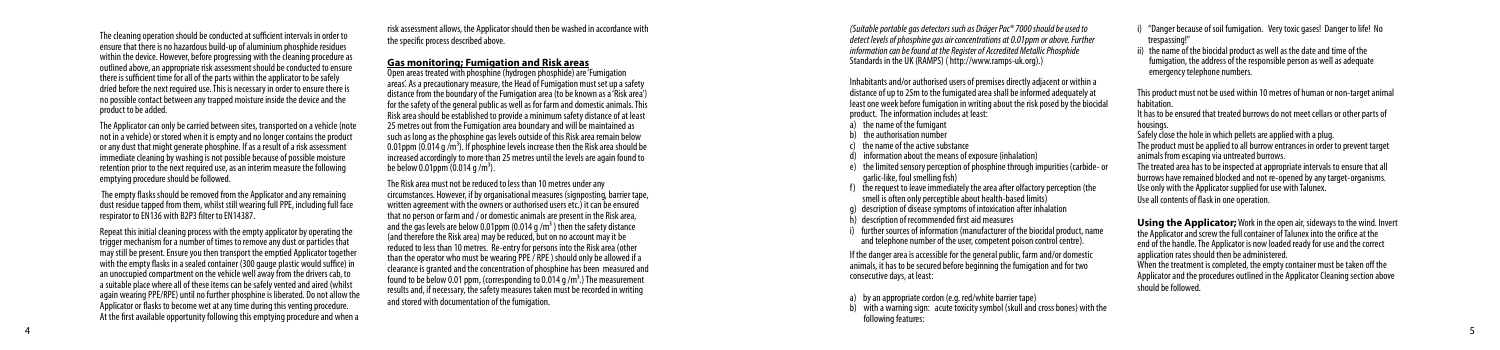# **Specific treatment requirements and application rates.**

# **Control of rats, rabbits and moles in Biocidal Use situations:**

| <b>APPLICATION DETAILS</b>                |                                                                                                                                                                                                            |  |
|-------------------------------------------|------------------------------------------------------------------------------------------------------------------------------------------------------------------------------------------------------------|--|
| Rats<br>(Rattus norvegicus)               | Apply 5 x 0.6q pellets every 3-5m burrow<br>length (light soils)<br>5 x 0.6q pellets every 8-10m burrow length<br>(all other soils)                                                                        |  |
| Moles<br>(Talpa europa)                   | Apply 5 x 0.6q pellets every 3-5m burrow<br>length (light soils)<br>5 x 0.6q pellets every 8-10m burrow length<br>(all other soils)                                                                        |  |
| <b>Rabbits</b><br>(Oryctolagus cuniculus) | Apply 5 pellets per hole                                                                                                                                                                                   |  |
|                                           | The product should be used when burrows/holes appear.<br>Safely close the hole in which pellets are applied, by a plug immediately<br>after treatment. This could be with earth or turf (grass side down). |  |

6

Ineffective sealing of treated burrows, usage of the product in very dry soil and at very low temperature (frost) and other inaccurate applications should be avoided. The product must be applied to all burrow entrances in order to prevent target animals from escaping via untreated burrows.

The treated area has to be inspected at appropriate intervals to ensure that all burrows have remained blocked and not re-opened by any target organisms. It has to be ensured that treated burrows do not meet cellars or other parts of housings.

It must not be used within 10 metres of human habitation. Use should be avoided where there is evidence of non-target animal activity (badger, fox, reptile etc).

Minimum time for effective treatment is 21 days. Use all contents of flask in one operation.

If use of this product does not result in complete control of large pest infestations, further treatments with other control measures may be required to fully control the population.

# **Specific treatment requirements for the control of rats in Biocidal Use situations:**

- If there are fresh signs of rat activity, a further application may be made 7 or more days later.
- 2. Do not treat tunnels less than 10cm below the surface.
- 3. It has to be ensured that treated burrows do not meet cellars or other parts of housings.

# **Control of moles in Plant Protection Use situations:**

A plot of land where moles are present should ideally be treated in its entirety as a single unit.

Locating active sites: Places where moles are active can be located by harrowing or rolling the old molehills and tunnels about a week before treatment. Short vegetation makes this operation easier and helps to produce good results. Pay extra attention to the boundaries of the site because areas in or near hedges, fences, banks, ditches or verges are favorite places for nests. Concentrate the treatment on the molehills and deeper tunnels at approximately 25 cm depth.

### **Treatment:**

- 1. Using the metal probe, pierce a small hole into the mole run or molehill.
- With the loaded Applicator insert one treatment of 5 x 0.6g pellets into the tunnel of the molehill.
- 3. After the pellets have been deposited in the hole, seal the hole with earth of turf, vegetation side down, immediately after treatment.
- Treat at a number of points where moles are active, with approximately one treatment per 4 sq. metres.
- 5. If fresh mole activity is noticed, a further application may be made 7 or more days later. No more than 4 applications per year may be made to
- Note: A clear access hole to the pellets' placement point must be made before inserting the delivery tube of the Applicator. Holes must not be pierced with the delivery tube of the Applicator.

### **Control of Rabbits in Plant Protection Use situations:**

The most effective time for treatment for control of rabbits is from November to March, when the rabbit population is at its lowest and the burrows are most accessible. Before treatment ensure that rabbits lying out in the surrounding area are driven to ground.

### **Treatment:**

- With the loaded Applicator insert 5 x 0.6g pellets as far into each hole as practicable, usually 30 cm is adequate.
- As soon as the pellets have been deposited in the hole, seal the hole with turf, grass side down taking care not to cover the pellets with soil. It needs to be ensured that burrows are sealed and are not within 10 m of a watercourse.
- Ineffective sealing of treated burrows, usage of the product in very dry soil and at very low temperature (frost) and other inaccurate applications should be avoided.
- 4. Ensure all burrow entrances are treated and sealed.
- 5. If fresh rabbit activity is noticed, a further application may be made 7 or more days later. No more than 4 applications per year may be made. Do not treat tunnels less than 10cm below the surface.

7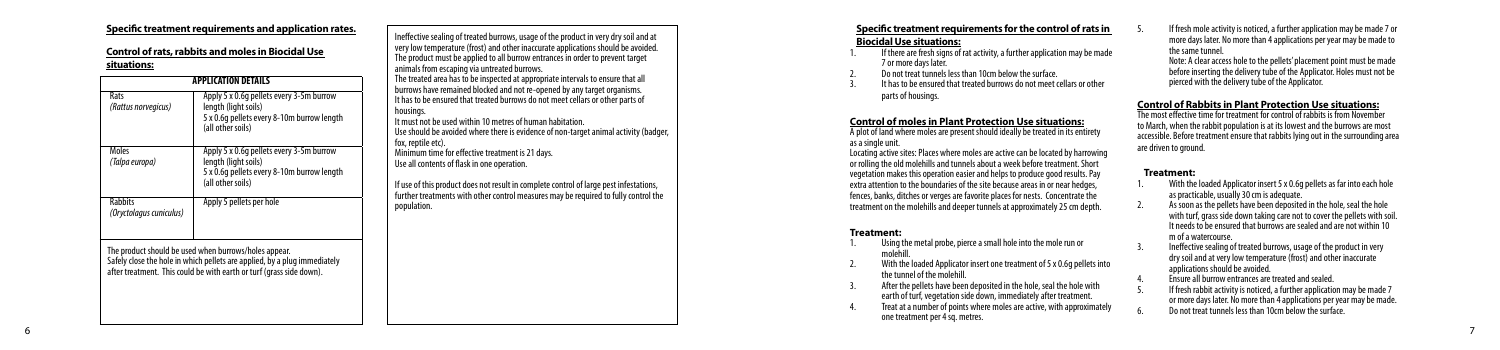To avoid risks to man and the environment, comply with the instructions and restrictions for use:

### **ADDITIONAL GENERAL RESTRICTIONS/WARNINGS:**

**WARNING:** Spontaneous combustion can arise due to sudden release of phosphine gas if a flask having been opened once is then re-opened. Open the pack out of doors/in a well-ventilated place. Work sideways on to the wind. May not be used in rain or dense fog.

**DO NOT** use when the ground is very dry or waterlogged. This product must not be used in wet weather: **DO NOT** use in rain or heavy mist. The product must not be used within 10 metres of human or non-target habitation. It has to be ensured that treated burrows do not meet cellars or other parts of housings.

This product must not be placed or allowed to remain on the ground surface. The product must be applied to all burrow entrance in order to prevent target animals from escaping via untreated burrows.

Safely close the hole in which pellets are applied with a plug.

8

Ineffective sealing of treated burrows, usage of the product in very dry soil and at very low temperatures (frost) and other inaccurate applications may reduce the effectiveness of the treatment.

The treated area has to be inspected at appropriate intervals to ensure that all burrows have remained blocked and not re-opened by any target-organisms. Before application, ensure there is no connection between the burrow system and sewers.

### **OTHER SPECIFIC RESTRICTIONS RELATING TO OPERATORS;**

This product must be used only by Professional Users with Demonstrated Competence who are operators instructed or trained in the use of aluminium phosphide and familiar with the precautionary measures to be observed and who hold accredited qualifications in the use of metallic phosphides in the UK. A list of approved qualifications and training bodies can be found at the Register of Accredited Metallic Phosphide Standards in the UK (RAMPS) (www.ramps-uk.org) Refer to HSE Guidance Note 251: Health and Safety guidance for employers and technicians carrying out fumigation operations and the RAMPS UK Code of Good Practice (or equivalent) for quidance.

**When this product is supplied to a user for the control of rodents or other vertebrates (rabbits and moles),it shall only be supplied to a professional user holding accredited qualifications in the use of metallic phosphides in the UK.**

**To be used only by professional users holding accredited qualifications in the use of metallic phosphides in the UK.** 

For Plant Protection Use applications; see HSE Agricultural Information Sheet number. 22- Gassing and Vertebrate Pests and RAMPS UK Code of Good Practice (or equivalent) for guidance.

For Biocidal Use applications; see RAMPS UK Code of Good Practice (or equivalent) for additional guidance.

**Note: When this product is supplied to a user it shall only be supplied to a professional user holding accredited qualifications in the use of metallic phosphides in the UK.** 

# **OPERATOR PROTECTION REQUIREMENTS:**

Avoid any unnecessary contact with the product. Misuse may cause adverse effects on health. The COSHH (Control of Substances Hazardous to Health) Regulations 2002 (as

amended) apply to the use of this product at work. Engineering control of operator exposure must be used where reasonably practicable in addition to the following personal protective equipment.

WEAR SUITABLE protective clothing (coveralls) suitable protective gloves (nitrile to EN374) and suitable respiratory protective equipment\* when applying the product. Full face respirator to EN136 with B2P3 filter to EN14387. Eye protection is required to protect from local effects of eye irritation because of the additive ammonium carbamate. Protective gloves (nitrile EN374) are required for precautionary reasons (e.g. clearing soil from the outlet of the delivery tube). However, engineering controls may replace personal protective equipment if a COSHH assessment shows that they provide an equal or higher standard of protection.

ON CONTACT WITH WATER RELEASES FLAMMABLE GASES WHICH MIGHT IGNITE SPONTANEOUSLY CONTACT WITH WATER LIBERATES VERY TOXIC, HIGHLY FLAMMABLE GAS WHICH IS IRRITATING TO THE EYES AND RESPIRATORY SYSTEM. OPEN CONTAINER IN A WELL-VENTILATED SPACE. WHEN USING DO NOT EAT DRINK OR SMOKE. AVOID ALL CONTACT BY MOUTH, SKIN OR EYES. EXTINGUISH ALL NAKED FLAMES INCLUDING PILOT LIGHTS WHEN APPLYING THE **PRODUCT** 

DO NOT BREATHE GAS WASH HANDS AND EXPOSED SKIN before eating drinking or smoking and after work. SPo1; After contact with skin first remove product with a dry cloth and then wash skin with plenty of water.

# **ENVIRONMENTAL PROTECTION:**

Avoid uncontrolled release to the environment. DANGEROUS TO FISH OR OTHER AQUATIC LIFE: Do not contaminate water with product or its container.

This product must not be used in burrows within 10m of surface waters or ditches. Avoid using Talunex in burrows or warren systems where there is evidence of current non-target animal activity (badger, fox, reptiles, etc.) or where such systems may be connected to an active sett or earth.

 Areas where other burrowing animals can be expected must not be treated. Water voles are protected under the Wildlife and Countryside Act 1981 and Talunex must not be used in their burrows or any warren system where there is evidence of current vole activity.

 Badgers are protected animals; setts must not be gassed. Aluminium phosphide must not be used if there are active badger setts/ fox earths in the treatment area. Badger and polecat are protected under the Wildlife and Countryside Act 1981 and may use rabbit burrows.

Reptiles and the natterjack toad are also protected under Wildlife and Countryside Act 1981; if these are likely to be present in burrows, consult Natural England, Scottish Natural Heritage or Natural Resources Wales as appropriate before using Talunex.

9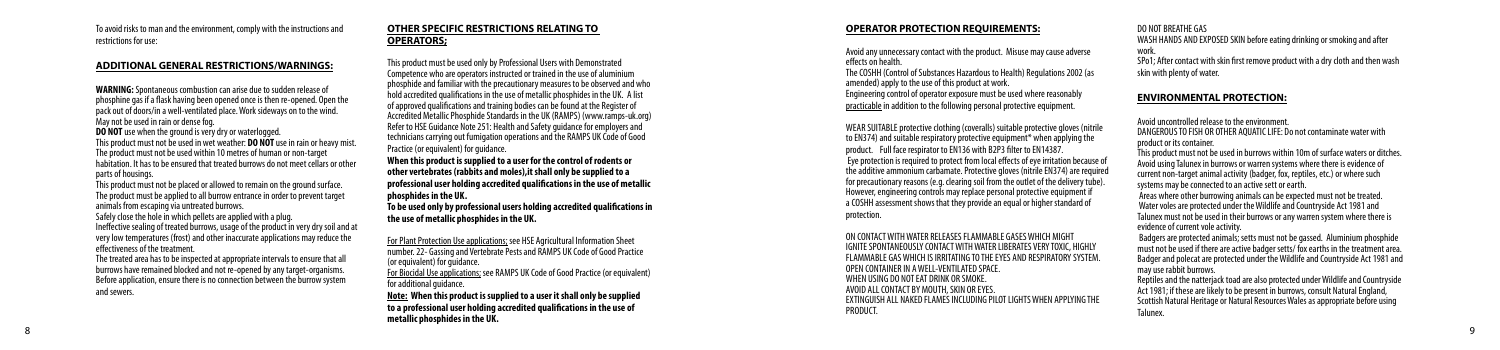Most bird species are protected under the Wildlife and Countryside Act 1981. Do not use Talunex in areas and at times of year when adult or juvenile puffins, shearwaters or petrels are occupying burrows; do not use in burrows that may be occupied by other hole nesting birds such as wheat-ears or shelduck.

# **FIRST AID:**

### **First aid measures;**

WARNING: All patients with exposures should be sent to a Healthcare facility for at least a period of 24 hours observation after inhalation or ingestion. Contact with moisture or moist air, if swallowed the contact with an organism's stomach acid produces PHOSPHINE. Aluminium phosphide releases phosphine gas into the stomach and can cause spontaneous vomiting and the gas can contaminate confined areas like rooms and ambulances.

### Poisoning may cause;

Burning of the eyes, skin, mucous membranes, respiratory and gastrointestinal tract. -Nausea, vomiting, diarrhoea and severe abdominal pain. -Headache, cough, tightness and pain in the chest, shortness of breath, dizziness, lethargy, and stupor. -Fatigue, muscle pain, chills, incoordination, seizures and coma. -Pulmonary edema and cardiac arrhythmias. Liver, kidney, and adrenal cortex damage. -multiorgan failure which may cause death.

If any of the mentioned symptoms occurs or if poisoning is suspected: STOP WORK IN CASE OF ACCIDENT OR IF YOU FEEL UNWELL, **seek medical advice immediately.** 

### **Basic First aid procedures;**

Move the person away from the contaminated area to fresh air as soon as possible and remove contaminated or splatter clothing.

**-If contact in eyes**, remove powdery residues using lint –free cloth. Rinse with plenty of water only when no more powdery residues are visible. Do NOT forget to remove any contact lenses.

**- If contact on skin,** remove powdery residues by brushing. Rinse with plenty of water only when no more powdery residues are visible.

**-If swallowed** do NOT induce vomiting unless told to do so by poison control or a health care professional. Call immediately to a poison control centre doctor, emergency services or NHS 111. -**If necessary** take the person to a hospital in a well –ventilated car and show the label or packaging whenever possible. -Keep the patient at rest and maintain the body temperature.

**- If the person is unconscious**, turn the patient sideways with the head at a lower level than the rest of the body and the knees bended.

**- If breathing stops** or shows signs of failing administer artificial respiration using oxygen and a mechanical device such as a bag and mask.

- **Do not use mouth to mouth resuscitation.**  DO NOT LEAVE THE PERSON ALONE UNDER ANY CIRCUMSTANCES.

**Medical advice for doctors and sanitary staff:** No specific antidote is known. Treatment for suspected poisoning should be symptomatic and supportive care. UK Medical Professionals should contact the National Poisons Information Service ( www.nips.org) for further information. **For further advice please call NHS 111.**

**IF MEDICAL ADVICE IS NEEDED, HAVE THE PRODUCT CONTAINER OR LABEL AT HAND AND CONTACT THE POISON CONTROL CENTRE.** Please refer to the Safety Data Sheet for further information.

# **DISPOSAL:**

Protect from moisture. Keep away from any possible contact with water, because of violent reaction and possible flash fire. DO NOT RE-USE CONTAINER for any purpose. KEEP AWAY FROM FOOD, DRINK AND ANIMAL FEEDING STUFFS. KEEP OUT OF THE REACH OF CHILDREN. Empty container completely using the method described under the heading 'Waste treatment methods' and dispose of safely in accordance with the instructions given under the heading Product/packaging disposal.' KEEP IN ORIGINAL CONTAINER, tightly closed, under lock and key. DO NOT RE-SEAL. Spontaneous combustion can arise due to sudden release of phosphine gas if a flask having been opened once is then re-opened. USE ALL CONTENTS OF THE FLASK IN ONE OPERATION. EMPTY FLASKS CAN BE RE-SEALED ONLY FOR TRANSPORT TO WASTE STORAGE AREA. DO NOT STORE OR RESEAL PART USED FLASKS. For active substances, plant protection and biocidal product and residues, waste code 061301 according to Guideline 2001/118/EC is applied.

It is recommended that only degassed material should be disposed of under observation of the prevailing regulations (waste code 060316 according to Guideline 2001/118/EC).

The product and/or its container must be disposed of to a licensed hazardouswaste disposal contractor or collection site.

# **SPILLAGES:**

In the event of spillage or accidental trigger release, do not attempt to recover the pellets for re-loading.

Do not flush with water or aqueous cleaning agents. Ensure adequate ventilation. Dispose of contents/container: degassed material should be disposed under observation of prevailing regulation (waste code: 060316); for substance/ preparation/residue: waste code 061301. Please refer to the Safety Data Sheet for further information.

### **STORAGE INSTRUCTIONS:**

Keep cool. Protect from moisture. Store in a dry place. Store in a closed container. Store in a well-ventilated place. Place away from water or moisture. Keep only in the original container. Do not store or reseal part-used flasks. Store locked up. Shelf life: 5 years.